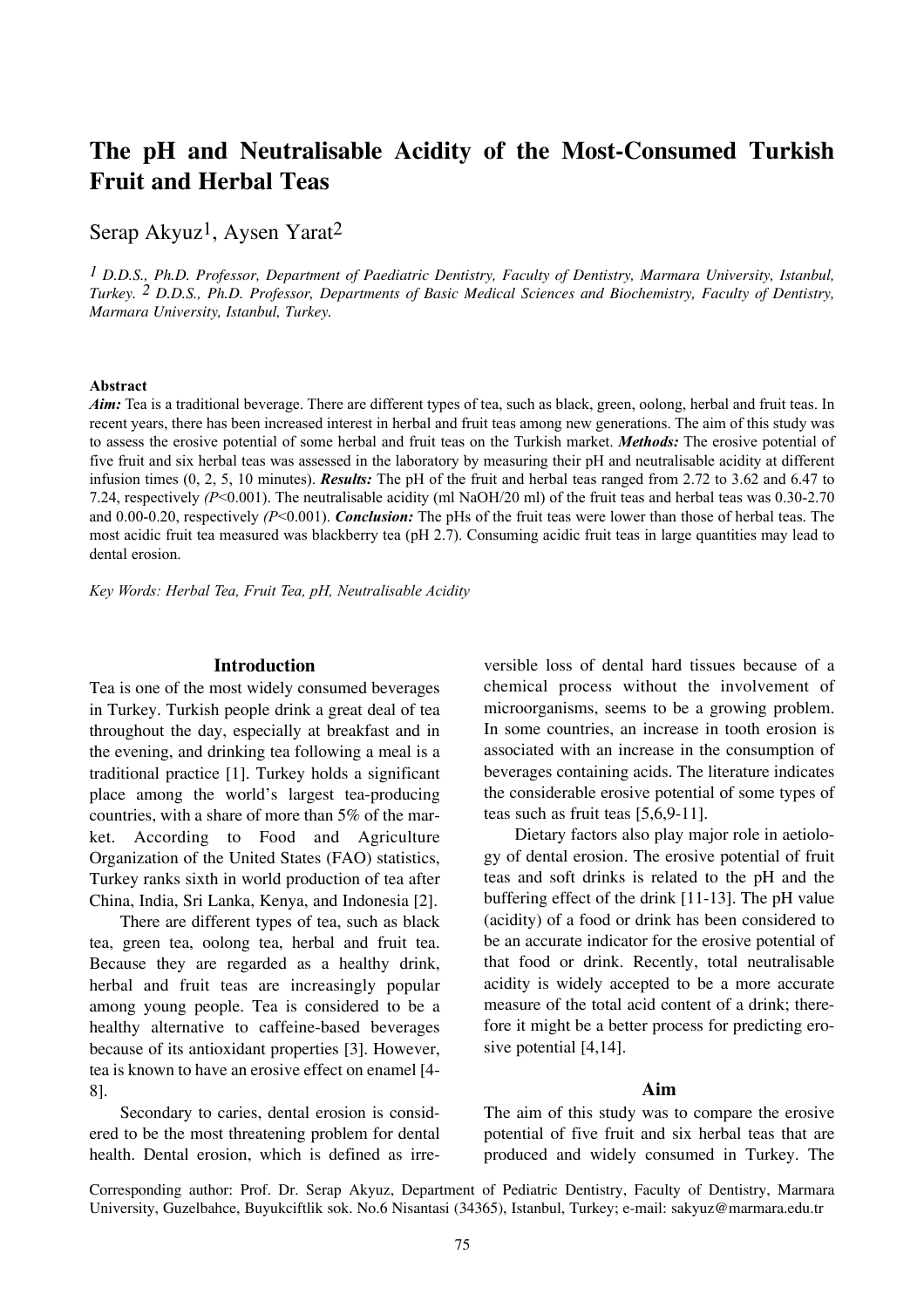hypothesis used in this study was that the fruit teas would not be more erosive than the herbal teas.

# **Materials and Methods**

The pH and erosive potential were analysed in five fruit and six herbal "bag-based" teas available in Turkey. They were chosen for inclusion in this study because all are popular and are widely consumed in Turkey. Details about the type of tea, name, geographic origin or brand, shape (presentation in bags) and additives are given in *Table 1.*

## **Preparation of tea samples**

Tea samples were prepared in the laboratory using eight bags from each box. Simulating home tea preparation, each tea bag sample was added separately to 250 ml of freshly boiled water and stirred. The tea bags were taken out immediately (0 min) and after 2, 5, and 10 minutes of infusion and cooled to 37°C. Two tea bags were separately used for each infusion.

# **pH and erosive potential determination**

The pH of each tea infusion was determined using an electronic pH meter (Model 701A, Orion Research Inc., Cambridge MA, U.S.A.) at 37°C [9]. Prior to the measurements, the pH meter was calibrated via test solutions of known pH (pH=4) [7].

The neutralisable acidity of each tea infusion was determined by placing 20 ml aliquots of tea infusion in a glass beaker. The beaker was then placed in a thermostatically controlled water bath at 37°C. Next, a 0.1 M sodium hydroxide solution was gradually added to the tea sample and the pH rise was continuously monitored until it reached neutrality. Each tea infusion was stirred continuously while sodium hydroxide solution was added. The volume of sodium hydroxide required to increase the pH of the sample to neutral pH (pH=7) was then noted. This procedure was repeated twice for each tea infusion.

## **Statistical evaluation of the data**

Statistical analysis of the results for pH and neutralisable acidity was carried out using the Student's ttest. The threshold for statistical significance was set at *P*<0.05.

## **Results**

The pH and neutralisible acidity values of fruit and herbal teas at 0, 2, 5, and 10 minutes are shown in *Table 2.* The pH of the fruit teas at 0, 2, 5, and 10 minutes ranged from 3.00-3.41, 2.73-3.59, 2.72-3.62, and 2.73-3.59, respectively. The pH of the herbal teas at the same intervals ranged from 7.00-7.24, 6.61- 6.88, 6.48-6.89, and 6.47-6.95, respectively. The

 $\overline{\phantom{a}}$ 

| r ruit tea          |        |              |                                                     |  |  |
|---------------------|--------|--------------|-----------------------------------------------------|--|--|
| Type of tea, brand  | Origin | <b>Shape</b> | <b>Additives</b>                                    |  |  |
| Mandarin orange,    |        |              |                                                     |  |  |
| Dogadan             | Turkey | <b>Bags</b>  | Rosehip, apple, orange peel (15%), hibiscus, black- |  |  |
|                     |        |              | berry leaves, orange flavour, lemon peel, mandarin  |  |  |
|                     |        |              | peel (3%), echinacea herb, echinacea root           |  |  |
| Lemon, Dogadan      | Turkey | <b>Bags</b>  | Lemon grass, lemon verbana, lemon peel, lemon       |  |  |
|                     |        |              | flavour, chicory root                               |  |  |
| Rosehip, Dia        | Turkey | <b>Bags</b>  | Rosehip, hibiscus flowers                           |  |  |
| Apple, Dogadan      | Turkey | <b>Bags</b>  | Apple, hibiscus, blackberry leaves, apple flavour,  |  |  |
|                     |        |              | lemon peel, cinnamon                                |  |  |
| Blackberry, Dia     | Turkey | <b>Bags</b>  | Hibiscus, apple, blackberry leaves, rosehip, black- |  |  |
|                     |        |              | berry flavour, orange peel, elderberry, blackberry  |  |  |
|                     |        |              | pieces, cinnamon                                    |  |  |
|                     |        |              | <b>Herbal</b> tea                                   |  |  |
| Type of tea, brand  | Origin | <b>Shape</b> | <b>Additives</b>                                    |  |  |
| Linden, Carrefour   | Turkey | <b>Bags</b>  | Linden                                              |  |  |
| Sage, Dia           | Turkey | <b>Bags</b>  | Sage leaves                                         |  |  |
| Chamomile, Dogadan  | Turkey | <b>Bags</b>  | Chamomile, mint                                     |  |  |
| Fennel, Dogadan     | Turkey | <b>Bags</b>  | Fennel, anise                                       |  |  |
| Peppermint, Dogadan | Turkey | <b>Bags</b>  | Peppermint                                          |  |  |
| Nettle, Dogadan     | Turkey | <b>Bags</b>  | Nettle leaves, lemon grass                          |  |  |

*Table 1. Tea Contents According to Manufacturers' Information*

**Fruit telection**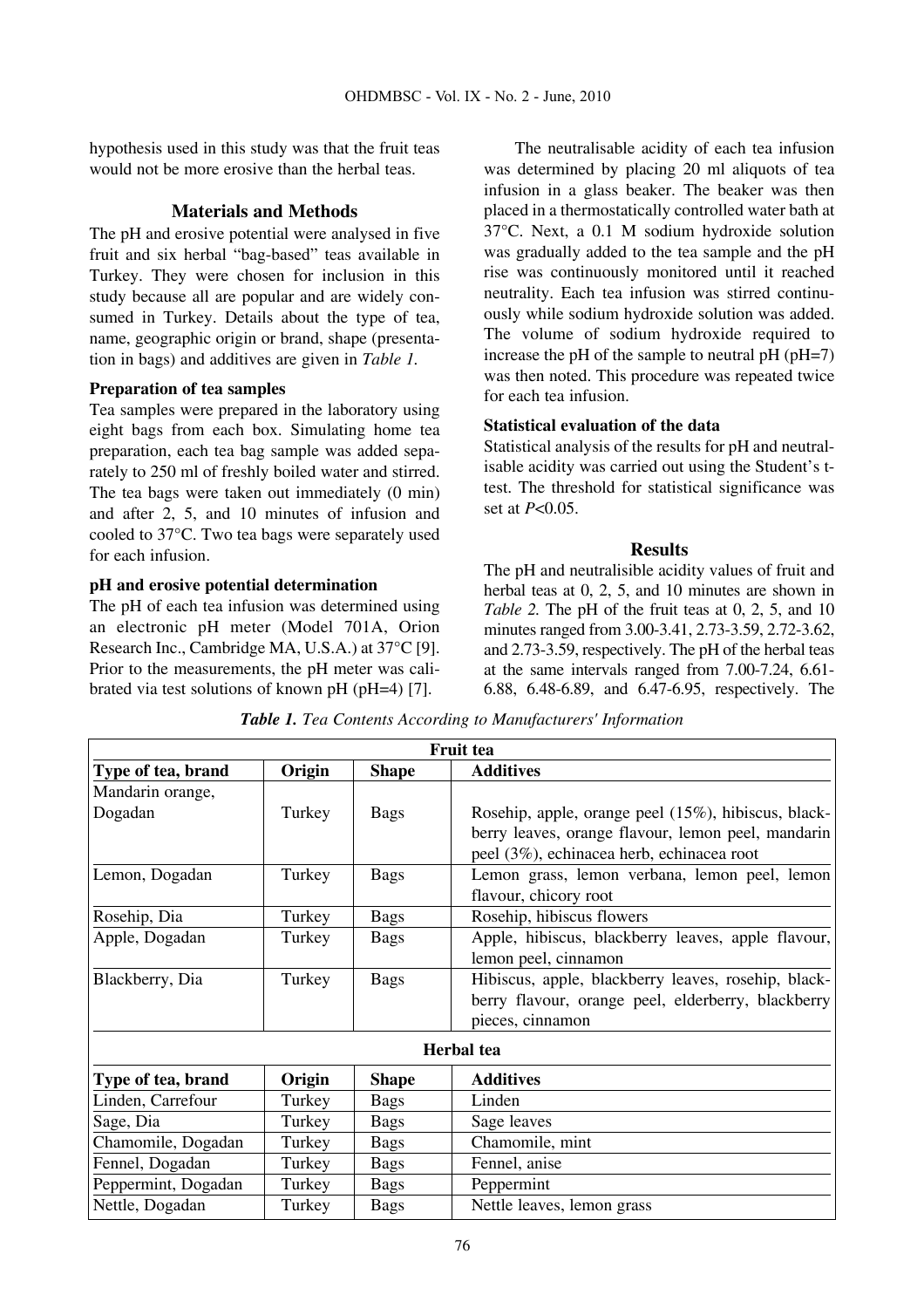| <b>Fruit tea</b> |                 |                 | pН              |                 |                            | Neutralisable acidity (ml) |                               |                 |
|------------------|-----------------|-----------------|-----------------|-----------------|----------------------------|----------------------------|-------------------------------|-----------------|
|                  | $0 \text{ min}$ | 2 min           | 5 min           | $10$ min        | $0 \text{ min}$            | $2 \text{ min}$            | 5 min                         | $10$ min        |
| Mandarin         | $3.13 \pm 0.04$ | $3.18 \pm 0.01$ | $3.18 \pm 0.01$ | $3.23 \pm 0.02$ | $0.65 \pm 0.07$            | $1.03 \pm 0.09$            | $1.29 \pm 0.05$               | $1.23 \pm 0.04$ |
| Lemon            | $3.41 \pm 0.01$ | $3.59 \pm 0.17$ | $3.62 \pm 0.05$ | $3.59 \pm 0.01$ | $0.69 \pm 0.05$            | $0.99 \pm 0.20$            | $1.23 \pm 0.10$               | $1.48 \pm 0.17$ |
| Rosehip          | $3.14\pm0.05$   | $2.88 \pm 0.05$ | $2.88 \pm 0.04$ | $2.87 \pm 0.05$ | $0.40 \pm 0.00$            | $1.85 \pm 0.00$            | $2.15\pm0.00$                 | $2.30\pm0.00$   |
| Apple            | $3.35 \pm 0.08$ | $2.98 \pm 0.09$ | $2.93 \pm 0.07$ | $2.93 \pm 0.05$ | $0.30 \pm 0.00$            | $1.25 \pm 0.00$            | $1.35 \pm 0.00$               | $1.35 \pm 0.00$ |
| Blackberry       | $3.00 \pm 0.01$ | $2.73 \pm 0.01$ | $2.72 \pm 0.00$ | $2.73 \pm 0.03$ | $0.57 \pm 0.00$            | $2.33\pm0.00$              | $2.47\pm0.00$   $2.70\pm0.00$ |                 |
| Herbal tea       |                 | pН              |                 |                 | Neutralisable acidity (ml) |                            |                               |                 |
|                  | $0 \text{ min}$ | 2 min           | $5 \text{ min}$ | $10$ min        | $0 \text{ min}$            | $2 \text{ min}$            | 5 min                         | $10$ min        |
| Linden           | $7.23 \pm 0.00$ | $6.75 \pm 0.07$ | $6.84\pm0.22$   | $6.78 \pm 0.21$ | $0.0 \pm 0.00$             | $0.01 \pm 0.00$            | $0.0 \pm 0.00$                | $0.0 \pm 0.00$  |
| Sage             | $7.21 \pm 0.00$ | $6.61 \pm 0.14$ | $6.48 \pm 0.12$ | $6.47\pm0.19$   | $0.0 \pm 0.00$             | $0.02 \pm 0.00$            | $0.03 \pm 0.00$               | $0.03 \pm 0.00$ |
| Chamomile        | $7.00 \pm 0.00$ | $6.77 \pm 0.06$ | $6.60 \pm 0.09$ | $6.55 \pm 0.01$ | $0.0 \pm 0.00$             | $0.01 \pm 0.00$            | $0.02 \pm 0.00$               | $0.03 \pm 0.00$ |
| Fennel           | $7.13 \pm 0.00$ | $6.80 \pm 0.09$ | $6.69 \pm 0.04$ | $6.72 \pm 0.14$ | $0.0 \pm 0.00$             | $0.01 \pm 0.00$            | $0.01 \pm 0.00$               | $0.01 \pm 0.00$ |
| Mint             | $7.24 \pm 0.00$ | $6.71 \pm 0.06$ | $6.60 \pm 0.03$ | $6.60 \pm 0.03$ | $0.0 \pm 0.00$             | $0.02 \pm 0.00$            | $0.04 \pm 0.00$               | $0.03 \pm 0.00$ |
| Nettle           | $7.24 \pm 0.00$ | $6.88 \pm 0.04$ | $6.89 \pm 0.07$ | $6.95 \pm 0.07$ | $0.0 \pm 0.00$             | $0.01 \pm 0.00$            | $0.01 \pm 0.00$               | $0.00 \pm 0.00$ |

*Table 2. pH and Neutralisable Acidity Values of the Teas at 0, 2, 5, and 10 Minutes*

Values are given as mean±SD

decrease in pH was observed in 2-, 5-, and 10-minute intervals for both fruit and herbal teas.

The neutralisable acidity (ml NaOH/20 ml) of the fruit teas was 0.30-0.69, 0.99-2.33, 1.23-2.47, and 1.23-2.70, respectively. The neutralisable acidity of the herbal teas at 0, 2, 5, and 10 minutes ranged from 0-0, 0.01-0.13, 0.015-0.150, and 0.005-0.200, respectively. The statistical results of the comparisons of fruit and herbal teas are given in *Tables 3* and *4.* The pH and neutralisable acidity of fruit teas were significantly different from those of herbal teas *(P*<0.001).

*Table 3. Mean pH Values of Fruit and Herbal Teas*

| <b>Infusion time</b> | <b>Groups</b>    |                   |  |
|----------------------|------------------|-------------------|--|
| (min)                | <b>Fruit tea</b> | <b>Herbal</b> tea |  |
|                      | $3.21 \pm 0.17$  | $7.17 \pm 0.09*$  |  |
| 2                    | $3.07 \pm 0.33$  | $6.75 \pm 0.09*$  |  |
|                      | $3.07 \pm 0.35$  | $6.68 \pm 0.16*$  |  |
| 10                   | $3.07 \pm 0.34$  | $6.67 \pm 0.17*$  |  |

Values are given as mean±SD *\*P*<0.001: significantly different from fruit teas

| <b>Table 4.</b> Mean Neutralisable Acidity of Fruit |
|-----------------------------------------------------|
| and Herbal Teas                                     |

| <b>Infusion time</b>  | <b>Groups</b>    |                   |  |
|-----------------------|------------------|-------------------|--|
| (min)                 | <b>Fruit tea</b> | <b>Herbal</b> tea |  |
|                       | $0.52 \pm 0.16$  | $0.00 \pm 0.00*$  |  |
| $\mathcal{D}_{\cdot}$ | $1.50 \pm 0.58$  | $0.01 \pm 0.01*$  |  |
|                       | $1.70 \pm 0.57$  | $0.02 \pm 0.01*$  |  |
| 10                    | $1.81 \pm 0.65$  | $1.75 \pm 0.01*$  |  |

Values are given as mean±SD

*\*P*<0.001: significantly different from fruit teas

# **Discussion**

As a traditional beverage, tea has long been an important fluid component of the diet [6]. Nowadays, herbal and fruit teas, both of which have been introduced as a low-caffeine alternative to conventional black tea, are very popular. The erosive potential of agents such as acidic drinks or foodstuffs depends on chemical factors (e.g., pH, titratable acidity, mineral content, clearance on tooth surface) and on its calcium-chelation properties [15]. In this study, we compared the potential erosive effects of the most-consumed herbal and fruit teas found on Turkish market. This was assessed by determining the pH and neutralisable acidity. The results demonstrate that fruit teas are highly acidic. In this study, the pH of herbal teas was found to be near to neutral.

Brunton and Hussain (2001) [10] reported that both conventional black tea and herbal tea eroded dental enamel. They also stated that the pH of conventional black tea and herbal tea had been measured to be lower than the critical pH (5.5) that is necessary for the demineralisation of enamel. According to their results, the erosive effect of herbal tea was found to be five times greater than that of conventional black tea. Van Nieuw *et al.* (2004) [16] investigated the erosive potential of a number of teas with fruit aroma and ice teas. They stated that at their drinking temperature  $(45^{\circ}C)$ , teas with a fruit taste typically had a pH value of between 6.2 and 7.4. They found that the most acidic tea tested was mango–peach tea, which contains no buffer system. The baseline acidity is a major factor for the determination of erosive potential, but titrable acidity is generally accepted to be a